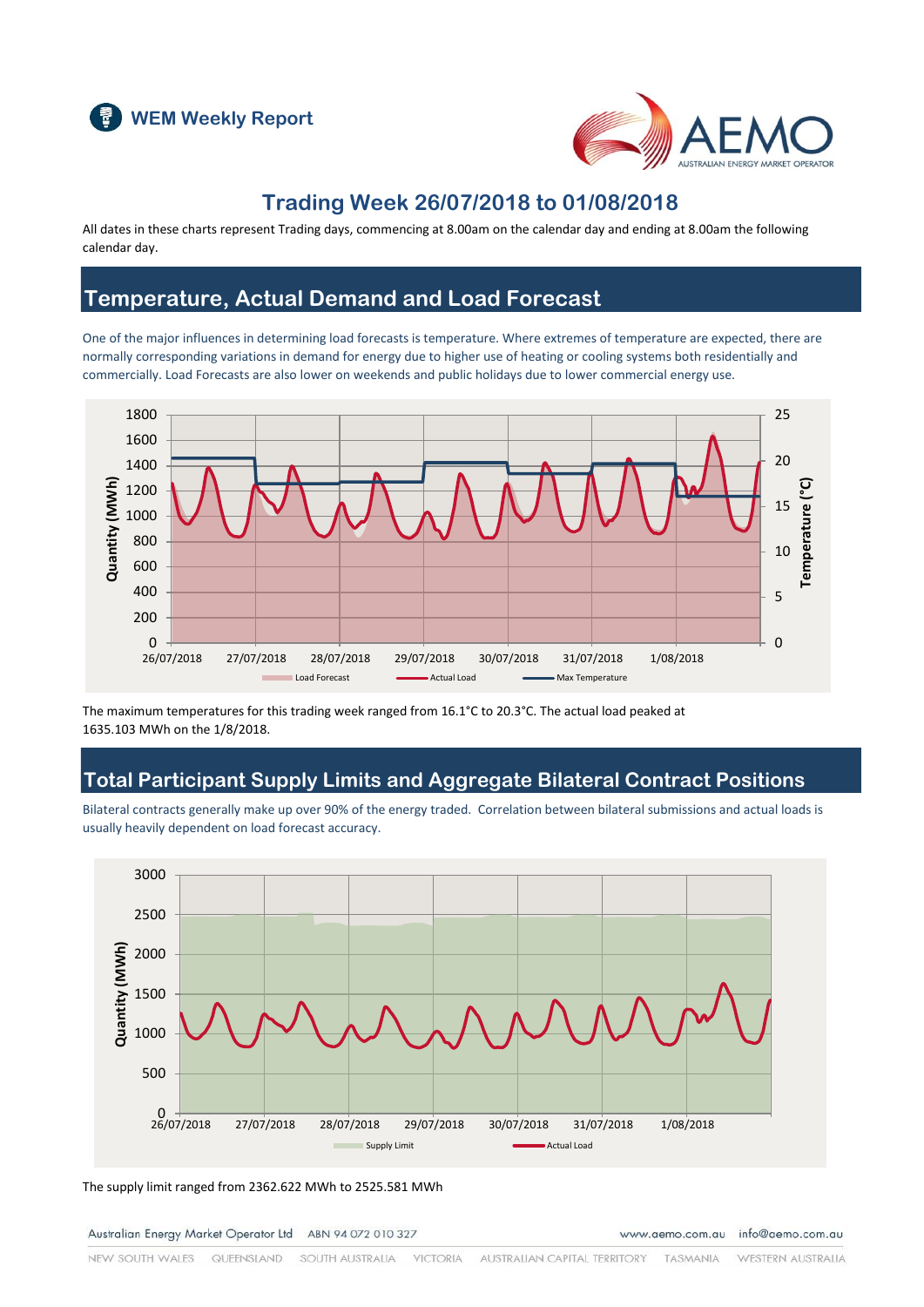# **Net Balancing Market Trades**

Bilateral contracts and STEM trading are generally based on the forecast energy requirements of Participants. When the forecast requirements are higher or lower than the actual requirements for a day, this Market energy must be bought and sold in the balancing mechanism. This graph shows the estimated net balancing trades.



The majority of the balancing activity this week occurred within Balancing Demand. The maximum balancing demand for the week reached 350.93 MWh on the 1/8/2018. The maximum balancing supply for the week reached -272.246 MWh on the 26/7/2012.

# **Total Traded Energy**

This chart represents a comparison between the total net energy that is traded in Bilateral Contracts, the STEM and the balancing mechanism. Balancing Supply represents cases in which the total contract position is greater than the demand and customers must supply energy back to balancing. Balancing Demand represents cases in which the total contract position is less than the demand and customers must purchase energy from balancing.



Total balancing supply equalled -8876.139 MWh whereas total balancing demand equalled 15839.178 MWh. The Total STEM Traded quantity was 10201.389 MWh, with the STEM Clearing Quantity ranging between 5.201 MWh and 153.379 MWh.

Australian Energy Market Operator Ltd ABN 94 072 010 327

www.aemo.com.au info@aemo.com.au